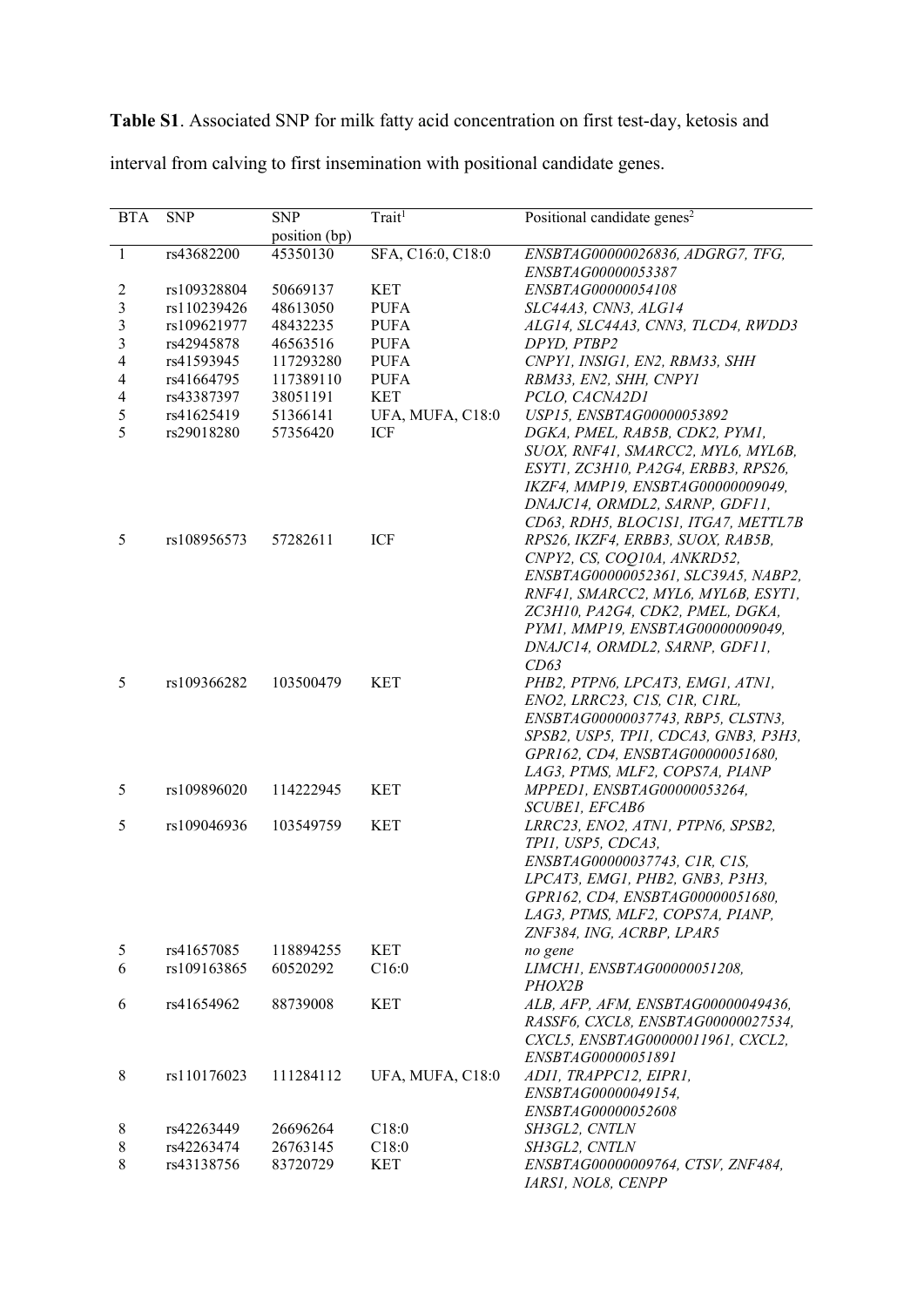| 8  | rs110717374 | 17138381  | <b>KET</b>        | TEK, IFT74, MOB3B, EQTN, LRRC19,<br>PLAA, CAAP1 |
|----|-------------|-----------|-------------------|-------------------------------------------------|
| 9  | rs109137030 | 6218345   | <b>MUFA</b>       | no gene                                         |
| 9  | rs109316317 | 101969365 | <b>KET</b>        | TTLL2                                           |
| 10 | rs43619534  | 31707885  | UFA, MUFA         | no gene                                         |
| 10 | rs109974787 | 5565263   | ICF               | SFXN1, HRH2, DRD1                               |
| 10 | rs41586492  | 17746328  | <b>KET</b>        | LRRC49, THAP10, LARP6, UACA                     |
| 10 | rs42231661  | 68291765  | <b>KET</b>        | KTNI, PELI2                                     |
|    |             |           |                   |                                                 |
| 10 | rs110844686 | 34985737  | <b>KET</b>        | THBS1, FSIP1                                    |
| 10 | rs43710033  | 43625368  | <b>KET</b>        | NIN, MAP4K5, ATL1, SAV1,                        |
|    |             |           |                   | ENSBTAG00000054530, ABHD12B, PYGL,              |
|    |             |           |                   | ENSBTAG00000048395, TRIM9                       |
| 11 | rs41659401  | 39446852  | ICF               | no gene                                         |
| 11 | rs109882205 | 41992469  | <b>KET</b>        | no gene                                         |
| 11 | rs29022274  | 41971708  | <b>KET</b>        | no gene                                         |
| 11 | rs109038300 | 47378387  | <b>KET</b>        | RPIA, ENSBTAG00000054154,                       |
|    |             |           |                   | ENSBTAG00000050329,                             |
|    |             |           |                   | ENSBTAG00000047029,                             |
|    |             |           |                   | ENSBTAG00000051611,                             |
|    |             |           |                   | ENSBTAG00000003408,                             |
|    |             |           |                   | ENSBTAG00000051342,                             |
|    |             |           |                   |                                                 |
|    |             |           |                   | ENSBTAG00000045514,                             |
|    |             |           |                   | ENSBTAG00000045659, EIF2AK3, TEX37,             |
|    |             |           |                   | <i>FOXI3</i>                                    |
| 11 | rs42587069  | 30352564  | <b>KET</b>        | MSH6, FBXO11                                    |
| 11 | rs110926908 | 44431373  | <b>KET</b>        | SH3RF3, SEPTIN10, EDAR, CCDC138,                |
|    |             |           |                   | RANBP2, ENSBTAG00000054181                      |
| 12 | rs41577805  | 28834261  | <b>UFA, C18:0</b> | FRY, N4BP2L2, N4BP2L1, BRCA2, ZAR1L             |
| 12 | rs110539543 | 82719169  | <b>KET</b>        | <b>FAM155A</b>                                  |
| 12 | rs41629862  | 82277331  | <b>KET</b>        | EFNB2, ARGLU1                                   |
| 12 | rs41672734  | 81142776  | <b>KET</b>        | no gene                                         |
| 12 | rs111012814 | 20111148  | <b>KET</b>        | DLEU7, ENSBTAG00000049315,                      |
|    |             |           |                   | RNASEH2B                                        |
| 13 | rs43705561  | 70050255  | <b>PUFA</b>       | CHD6, PLCG1, ZHX3, LPIN3, EMILIN3               |
| 14 | rs109421300 | 609870    | SFA, UFA, MUFA,   | DGATI, HSF1, TMEM249, SCRT1, BOP1,              |
|    |             |           |                   |                                                 |
|    |             |           | C16:0, C18:0      | ADCK5, SLC52A2, FBXL6, ARHGAP39,                |
|    |             |           |                   | C14H8orf82, LRRC24, LRRC14, RECOL4,             |
|    |             |           |                   | MFSD3, GPT, PPP1R16A, FOXH1, KIFC2,             |
|    |             |           |                   | CYHR1, TONSL, VPS28,                            |
|    |             |           |                   | ENSBTAG00000053637, SLC39A4, CPSF1,             |
|    |             |           |                   | SCX, MROH1, ENSBTAG00000039978,                 |
|    |             |           |                   | HGH1, WDR97, MAF1,                              |
|    |             |           |                   | ENSBTAG00000051469, SHARPIN, CYC1,              |
|    |             |           |                   | GPAA1, EXOSC4, OPLAH, SPATC1,                   |
|    |             |           |                   | GRINA, PARP10, PLEC                             |
| 14 | rs110701587 | 63925324  | <b>PUFA</b>       | SNX31, ANKRD46,                                 |
|    |             |           |                   | ENSBTAG00000054554, RNF19A,                     |
|    |             |           |                   | ENSBTAG00000050156, SPAG1                       |
| 14 | rs41630566  | 46570537  | <b>PUFA</b>       | EXT1, MED30                                     |
| 15 | rs110508416 | 37224652  | C18:0, KET        | <b>INSC</b>                                     |
|    |             |           |                   |                                                 |
| 15 | rs109138685 | 37720295  | <b>KET</b>        | INSC, CALCB, CALCA, CALCB,                      |
|    |             |           |                   | ENSBTAG00000048777, CYP2R1, PDE3B               |
| 15 | rs41632691  | 83673161  | <b>KET</b>        | GLB1L2, B3GAT1, GLB1L3,                         |
|    |             |           |                   | ENSBTAG00000053675, NCAPD3,                     |
|    |             |           |                   | ENSBTAG00000046088, VPS26B, THYN1,              |
|    |             |           |                   | ACAD8, ENSBTAG00000012229                       |
| 15 | rs109932511 | 83710700  | <b>KET</b>        | GLB1L2, B3GAT1, NCAPD3,                         |
|    |             |           |                   | ENSBTAG00000046088, VPS26B, THYN1,              |
|    |             |           |                   | ACAD8, ENSBTAG00000012229, GLB1L3,              |
| 15 | rs110944919 | 78017138  | <b>KET</b>        | ENSBTAG00000054640,                             |
|    |             |           |                   |                                                 |
|    |             |           |                   | ENSBTAG00000052223,                             |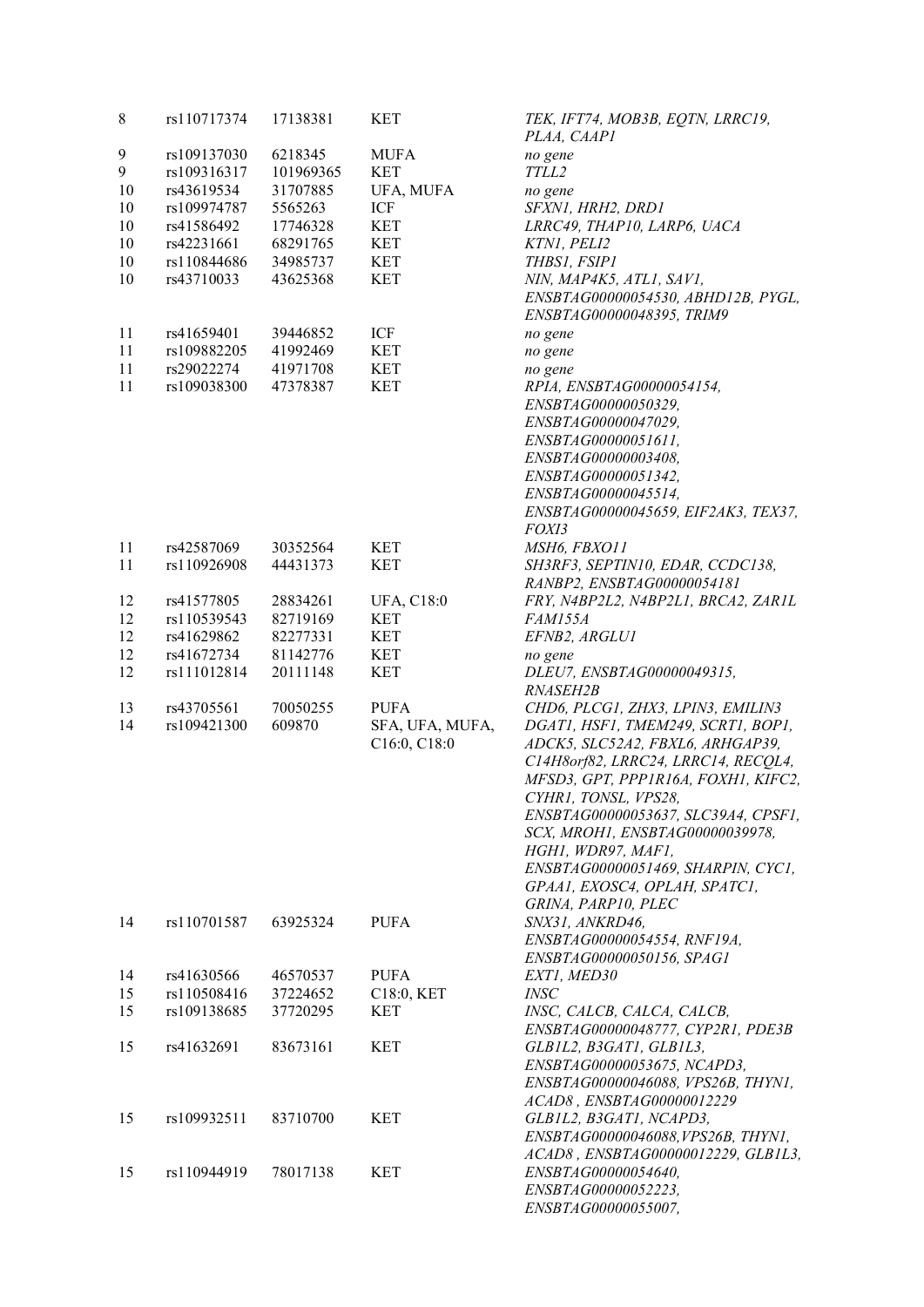|    |             |          |                    | ENSBTAG00000031119,                  |
|----|-------------|----------|--------------------|--------------------------------------|
|    |             |          |                    | ENSBTAG00000024788,                  |
|    |             |          |                    | ENSBTAG00000031030, OR4C3, PTPRJ,    |
|    |             |          |                    | ENSBTAG00000051670,                  |
|    |             |          |                    | ENSBTAG00000049550,                  |
|    |             |          |                    | ENSBTAG00000031025,                  |
|    |             |          |                    |                                      |
|    |             |          |                    | ENSBTAG00000053247, OR4X1,           |
|    |             |          |                    | ENSBTAG00000031032,                  |
|    |             |          |                    | ENSBTAG00000053761,                  |
|    |             |          |                    | ENSBTAG00000053438,                  |
|    |             |          |                    | ENSBTAG00000054267,                  |
|    |             |          |                    | ENSBTAG00000048640,                  |
|    |             |          |                    | ENSBTAG00000050306,                  |
|    |             |          |                    | ENSBTAG00000053824,                  |
|    |             |          |                    | ENSBTAG00000053261,                  |
|    |             |          |                    | ENSBTAG00000051253                   |
| 15 | rs110351063 | 65323234 | C16:0              | EHF, APIP, PDHX                      |
| 17 | rs41599470  | 36317694 | ICF                | FSTL5, SNORA72                       |
| 18 | rs110942910 | 27440587 | <b>KET</b>         |                                      |
|    |             |          |                    | no gene                              |
| 18 | rs109499402 | 18077073 | <b>KET</b>         | ZNF423, ENSBTAG00000051062,          |
|    |             |          |                    | ENSBTAG00000052469, C18H16orf78      |
| 18 | rs109375227 | 24203949 | <b>KET</b>         | AMFR, NUDT21, OGFOD1, CES1,          |
|    |             |          |                    | ENSBTAG00000001851, MT1A, MT1E,      |
|    |             |          |                    | MT2A, MT3, ENSBTAG00000049147,       |
|    |             |          |                    | ENSBTAG00000049538, MT4, BBS2,       |
|    |             |          |                    | GNAO1                                |
| 18 | rs110198858 | 33625498 | <b>KET</b>         | no gene                              |
| 18 | rs29021918  | 42703808 | <b>KET</b>         | ZNF507, DPY19L3                      |
| 18 | rs41632433  | 28333748 | <b>KET</b>         | no gene                              |
| 18 | rs110600398 | 27938774 | <b>KET</b>         |                                      |
|    |             |          |                    | no gene                              |
| 19 | rs109477972 | 29784751 | SFA, C16:0         | PIRT, MYH2, MYH3, SCO1, ADPRM,       |
|    |             |          |                    | TMEM220                              |
| 19 | rs41644917  | 40381198 | <b>PUFA, C18:0</b> | THRA, MED24, NR1D1, CSF3,            |
|    |             |          |                    | ENSBTAG00000045067, MSL1, IKZF3,     |
|    |             |          |                    | ZPBP2, GSDMB, ORMDL3, LRRC3C,        |
|    |             |          |                    | ENSBTAG00000050854, GSDMA, PSMD3,    |
|    |             |          |                    | CASC3, RAPGEFL1, WIPF2, CDC6, RARA,  |
|    |             |          |                    | ENSBTAG00000052844, TOP2A            |
| 19 | rs110933534 | 40505729 | <b>PUFA, C18:0</b> | WIPF2, CDC6, RAPGEFL1, ORMDL3,       |
|    |             |          |                    | LRRC3C, GSDMA, PSMD3, CSF3, MED24,   |
|    |             |          |                    | THRA, NR1D1, MSL1, CASC3, RARA,      |
|    |             |          |                    | ENSBTAG00000052844, TOP2A, IGFBP4,   |
|    |             |          |                    | TNS4                                 |
|    | rs109946603 |          |                    |                                      |
| 20 |             | 9419987  | <b>KET</b>         | MAP1B, MRPS27, ZNF366, PTCD2,        |
|    |             |          |                    | ENSBTAG00000053736                   |
| 21 | rs109823489 | 56044735 | <b>PUFA</b>        | CCDC88C, GPR68, FRMD5,               |
|    |             |          |                    | ENSBTAG00000050803, PPP4R3A          |
| 22 | rs41993977  | 5531843  | SFA, C16:0         | <i>GADLI</i>                         |
| 22 | rs41994020  | 5499054  | <b>KET</b>         | <i>GADLI</i>                         |
| 22 | rs41994761  | 5476277  | <b>KET</b>         | <i>GADLI</i>                         |
| 24 | rs41570441  | 49057452 | <b>PUFA</b>        | DYM, C24H18orf32, RPL17, LIPG        |
| 27 | rs110519353 | 36466414 | SFA, C16:0         | GINS4, GOLGA7, SFRP1, GPAT4, NKX6-3, |
|    |             |          |                    | ENSBTAG00000027629,                  |
|    |             |          |                    | ENSBTAG00000054394,                  |
|    |             |          |                    | ENSBTAG00000003275                   |
|    |             |          |                    |                                      |
| 27 | rs109734522 | 36747901 | C16:0              | ENSBTAG00000052888, GPAT4, NKX6-3,   |
|    |             |          |                    | ENSBTAG00000027629,                  |
|    |             |          |                    | ENSBTAG00000054394,                  |
|    |             |          |                    | ENSBTAG00000003275, KAT6A,           |
| 27 | rs42138713  | 41773014 | C16:0              | THRB, ENSBTAG00000050025, NR1D2      |
| 27 | rs41647957  | 8009249  | <b>KET</b>         | VEGFC, ASB5, SPCS3                   |
| 28 | rs42854990  | 2669298  | <b>PUFA</b>        | ENSBTAG00000048153                   |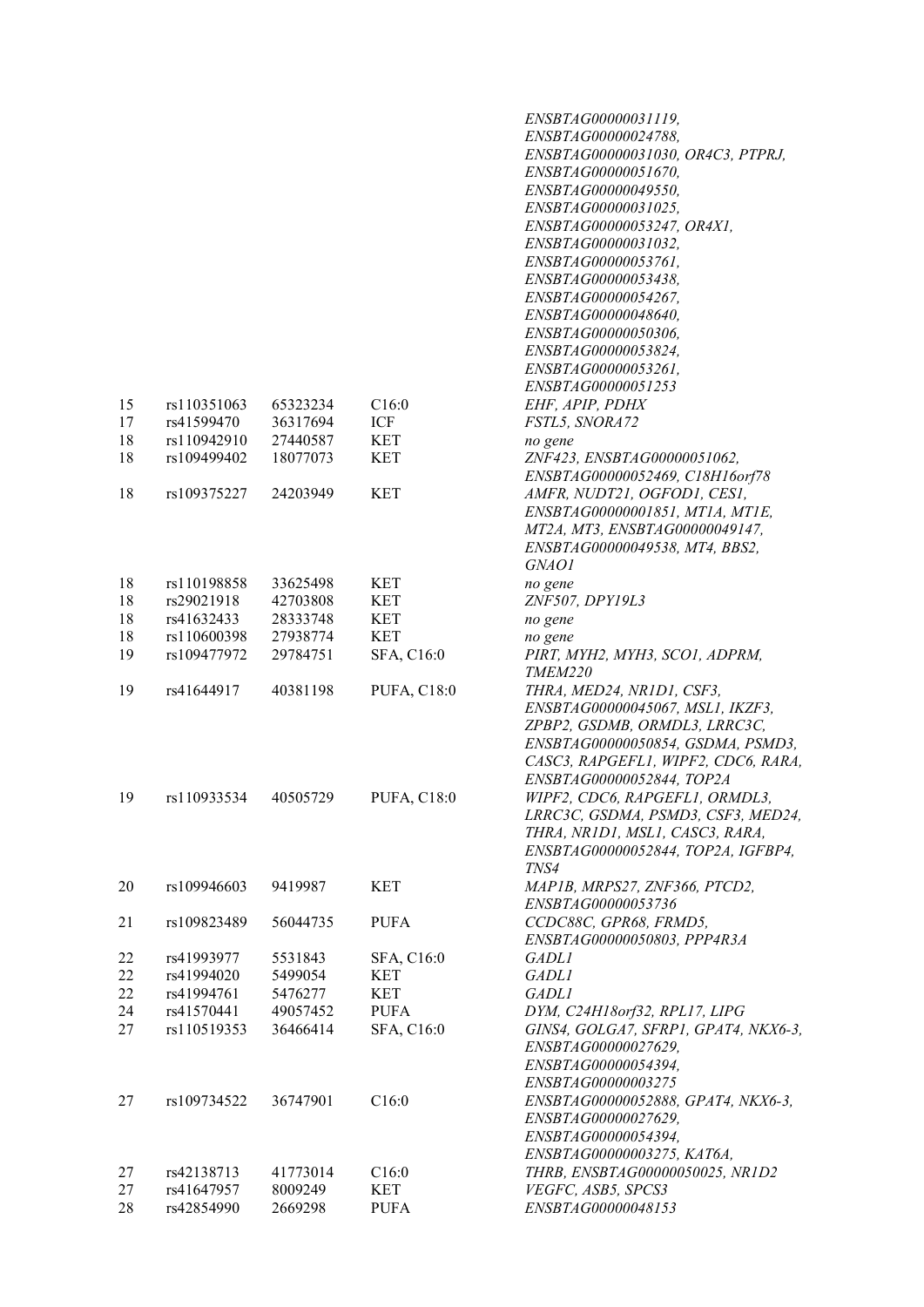| 28 | rs109278212 | 45261673 | UFA, MUFA       | CXCL12                                                                                                                                                                       |
|----|-------------|----------|-----------------|------------------------------------------------------------------------------------------------------------------------------------------------------------------------------|
| 28 | rs110222344 | 43155287 | <b>UFA</b>      | WDFY4, ARHGAP22, LRRC18, VSTM4,                                                                                                                                              |
|    |             |          |                 | <i>FAM170B</i>                                                                                                                                                               |
| 28 | rs109839180 | 19620469 | UFA, MUFA, PUFA | REEP3. JMJD1C                                                                                                                                                                |
| 28 | rs41586819  | 16074091 | <b>KET</b>      | <i>ENSBTAG00000050189</i>                                                                                                                                                    |
| 29 | rs29026721  | 28190477 | <b>KET</b>      | SPA17, SIAE, NRGN, VSIG2, ESAM,                                                                                                                                              |
|    |             |          |                 | ENSBTAG00000054187.                                                                                                                                                          |
|    |             |          |                 | ENSBTAG00000051944.                                                                                                                                                          |
|    |             |          |                 | ENSBTAG00000051107.                                                                                                                                                          |
|    |             |          |                 | ENSBTAG00000054033.                                                                                                                                                          |
|    |             |          |                 | ENSBTAG00000048913. PANX3. TBRG1.                                                                                                                                            |
|    |             |          |                 | MSANTD2, ROBO3, ROBO4, HEPACAM,                                                                                                                                              |
|    |             |          |                 | CCDC <sub>15</sub>                                                                                                                                                           |
| 29 | rs109868969 | 17135246 | <b>KET</b>      | <i>TENM4</i>                                                                                                                                                                 |
|    |             |          |                 | $\overline{N} = \overline{N} = \overline{N}$ and $\overline{N} = \overline{N} = \overline{N} = \overline{N}$ and $\overline{N} = \overline{N} = \overline{N} = \overline{N}$ |

<sup>1</sup> SFA = saturated fatty acids, UFA = unsaturated fatty acids, MUFA = monounsaturated fatty acids, PUFA = polyunsaturated fatty acids,  $C16:0 =$  palmitic acid,  $C18:0 =$  stearic acid,  $KET =$  ketosis, ICF = interval from calving to first insemination

<sup>2</sup> Positional candidate genes located in the interval of 250 kb surrounding associated SNP were retrieved from Ensembl release 102 (Zerbino et al., 2018)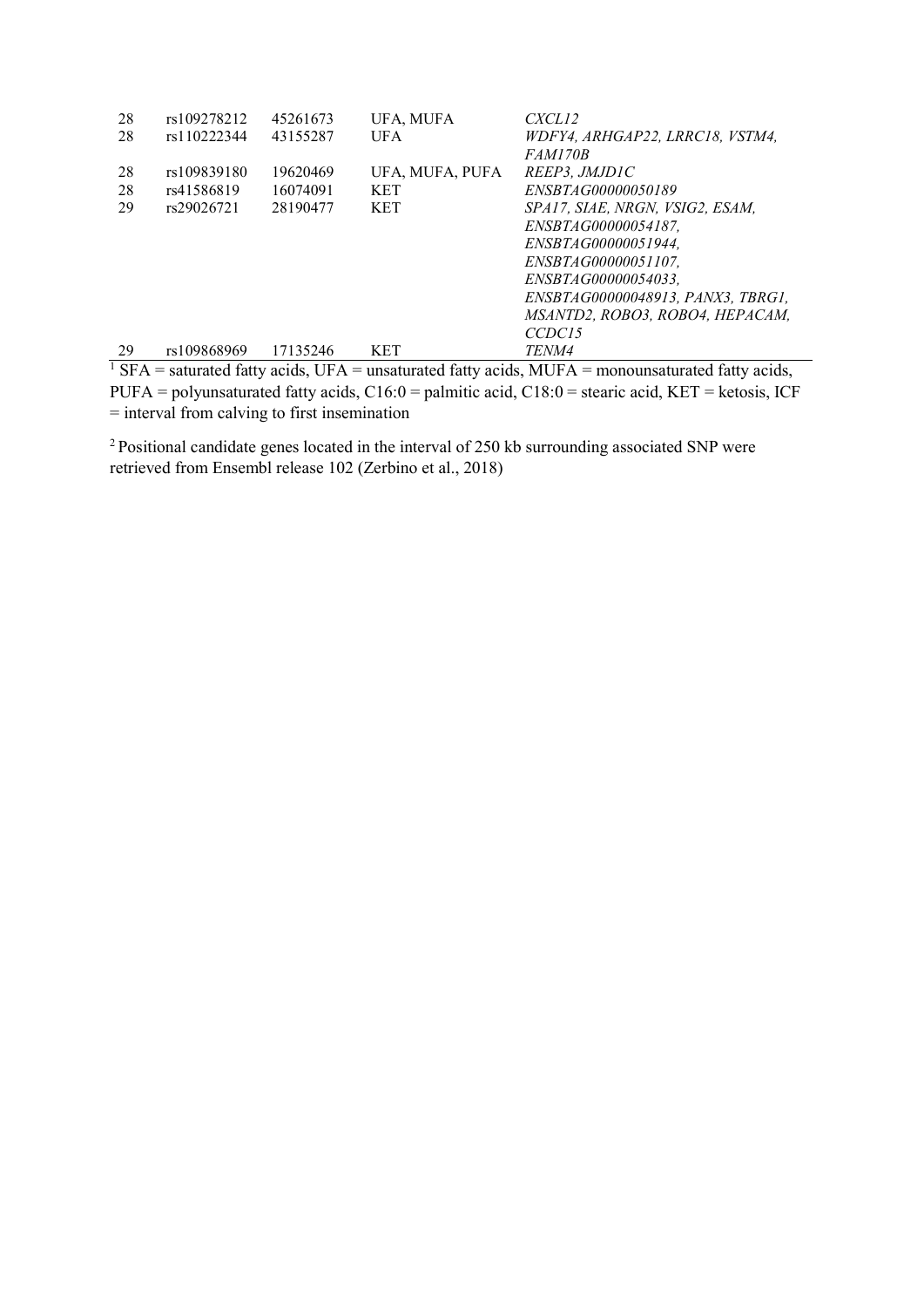Figure S1. Quantile-Quantile plots for first test-day (A) saturated, (B) unsaturated, (C) monounsaturated, (D) polyunsaturated, palmitic (E) and stearic (F) fatty acid concentration in first lactation Holstein cows.